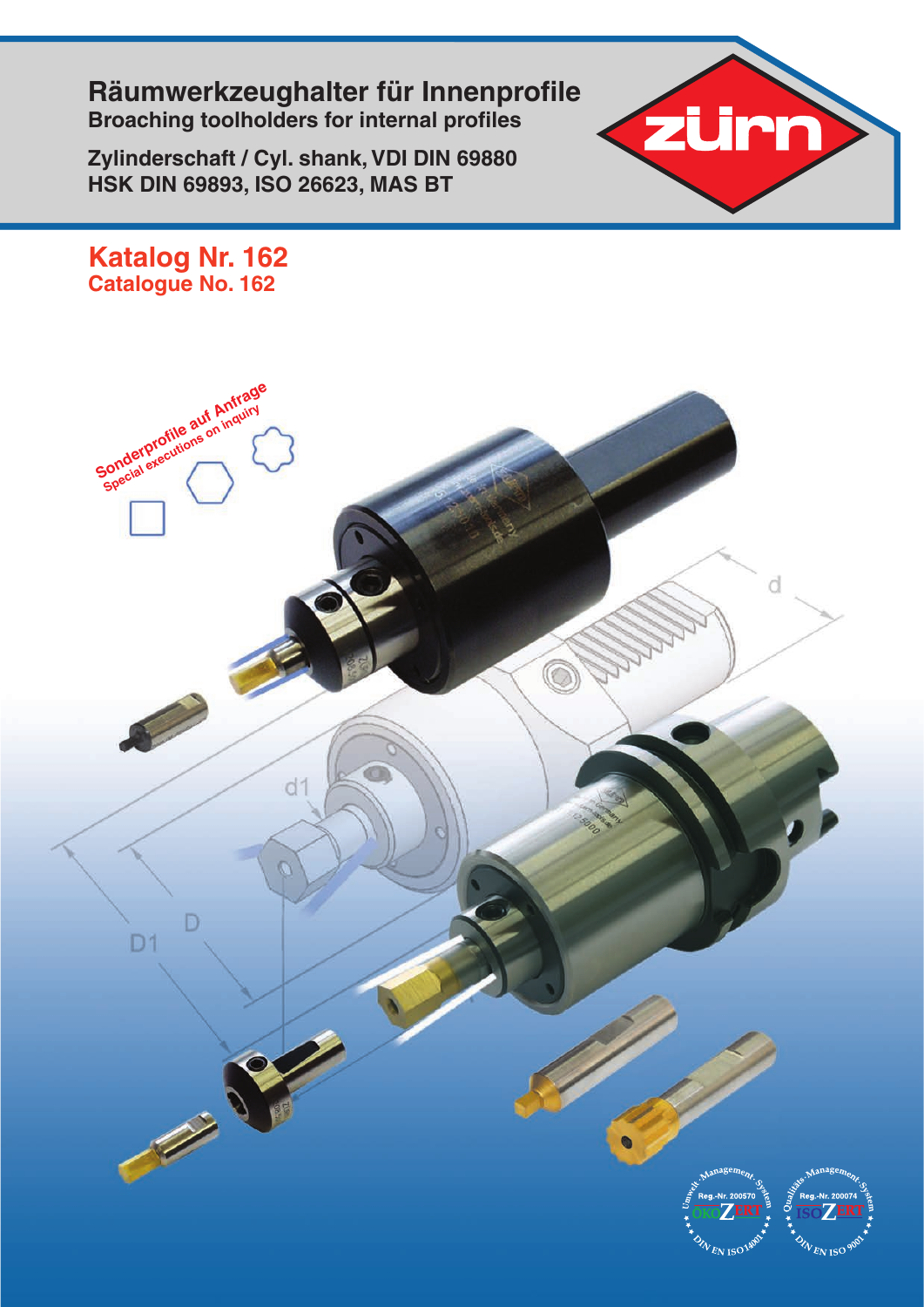### **Bedienungsanleitung Instructions**

**Anwendungsvideo / User-video: www.zuern-tools.de/Raeumwerkzeughalter**

#### **Zur Herstellung von Innenprofilen in selbstschneidender rotierender Bauweise zur Schonung Ihrer Werkzeugmaschine.**

Folgende Zürn-Räumwerkzeughalter sind lieferbar:

Zylinderschaft, VDI - DIN 69880, HSK - DIN 69893 und Polygonalschaft - ISO 26623.

In Standardausführung werden die Räumwerkzeughalter mit zusätzlichen Kühlkanälen direkt zur Schneide geliefert.

Die Räumhalter in schwerer Ausführung müssen alle 40 Betriebsstunden mit 2 Kolbenhüben Spindellagerfett geschmiert werden.

Die Räumstempel sind für eine hohe Standzeit TiN beschichtet.

#### **Empfohlene Anwendung beim Räumen auf CNC-Maschinen:**

- Die Bohrung sollte min. das Profilmaß haben, wenn möglich 1% grösser als das Profilmaß.
- Bei Sacklochbohrungen sollte die Bohrungstiefe ca. 1,5 x Profiltiefe sein.
- Die Ansenkung der Bohrung sollte min. dem Außendurchmesser des Profils entsprechen.
- Werkzeugaufnahme im Revolver muss zentrisch stehen evtl. Kontrolle mit Kontrolldorn !!!
- **Zürn-Räumstempel ø08x28** (evtl. mit Reduzierung 1208.5000) mit Spannschraube im Räumhalter spannen.
- **Zürn-Räumstempel ø12x55** mit Spannschraube im Räumhalter spannen.
- Kühlmittelzufuhr extern oder intern anwählen je nach Maschinentype.
- Der Räumwerkzeughalter mit eingespanntem Räumstempel wird zentrisch im Eilgang vor die vorgearbeitete Bohrung gefahren.
- Die Drehzahl des Werkstückes entspricht etwa der Schnittgeschwindigkeit von HSS-Werkzeugen bei gleichem Werkstoff und Bohrungsdurchmesser, jedoch sollte 2.000 U/min nicht überschritten werden.
- Der Vorschub in Schneidrichtung ist zwischen 0,01 und 0,1 pro Umdrehung zu wählen.
- Der Rückzugsvorschub kann zwischen 0,1 und 0,5 mm pro Umdrehung liegen.
- Bei höheren Drehzahlen kann es von Vorteil sein zuerst mit geringer Drehzahl zu beginnen bis der Räumstempel die Spindeldrehzahl angenommen hat und dann erst auf die volle Drehzahl zu fahren.
- Bei geringer Abnützung der Schneidkanten kann der Räumstempel stirnseitig bei einem Winkel von 4 8° nachgeschliffen werden.

#### **For efficient production of hexagon or splinded profiles in components made from a wide range of materials on CNC lathes and turning centres.**

The Zuern range of broaching toolholders are available with the following shank options:

Cylindrical shank, VDI - DIN 69880, HSK - DIN 69893 and polygonal shank - ISO 26623.

The broaching toolholders are supplied as standard with a through toolholder coolant channel to provide coolant directly to the cutting edge, promoting longer tool life.

The broaching toolholders in heavy execution have to be lubricated with 2 piston strokes of spindle bearing grease every 40 operating hours. The broaching cutters are TiN coated for a high lifetime.

#### **Instruction for using the broaching heads & cutters on CNC lathes / turning centres:**

- The broaching toolholder must be aligned with the machine centreline and the use of a setting arbor in the machine turret is recommended, prior to mounting the toolholder.
- The component should be drilled and the drill must be a minimum of 1% larger than the across flats dimension of the required hexagon.
- For blind hexagon holes the drilled hole depth must be at least 1.5 x the required length of hexagon section. (This is to allow space for the broached material swarf, to form in the bottom of the blind hole.)
- Clamp the **Zuern-broaching cutter ø08x28mm** (possible with reduction 1208.5000) into the broaching holder using the hexagon screws provided.
- Clamp the **Zuern-broaching cutter ø12x55mm** into the broaching holder using the hexagon screws provided.
- Select via the machine system external or internal coolant, for the use during machining.
- The surface speeds used to broach the components should be based on the speeds when machining the same component material an HSS cutter, but should never exceed 2000 RPM.
- The feed used should be between 0.01 mm and 0.1 mm / revolution. The return feed is to select between 0.1 mm and 0.5 mm / revolution.
- When broaching a new component for the first time it is always advisable to take few test cuts at the lower feeds and speeds and then increase them until a suitable feed and speed is found, enabling efficient and fast production of components.
- Experience has shown that even where upper range of feeds and speeds can be used it is advantageous to commence the broaching operation at a lower speed and feed until the broaching cutter is settled inside the drilled hole and then increase the speed and feed upwards to the selected maximum via the machine control.
- Subject to cutting edge wear the broaching cutter can be reground on the face, at an angle of 4 8°.
- Replacement cutters are readily available from the toolholder supplier.

## **Allgemeine Verkaufsbedingungen finden Sie auf unserer Website:**

**Visit our website for General Condition of Sales:**

### **www.zuern-tools.de/agb**

Druck- / Satzfehler, Irrtum und Änderungen vorbehalten / Subject to alterations, errors, misprint and typographical failures **2519**



**2**

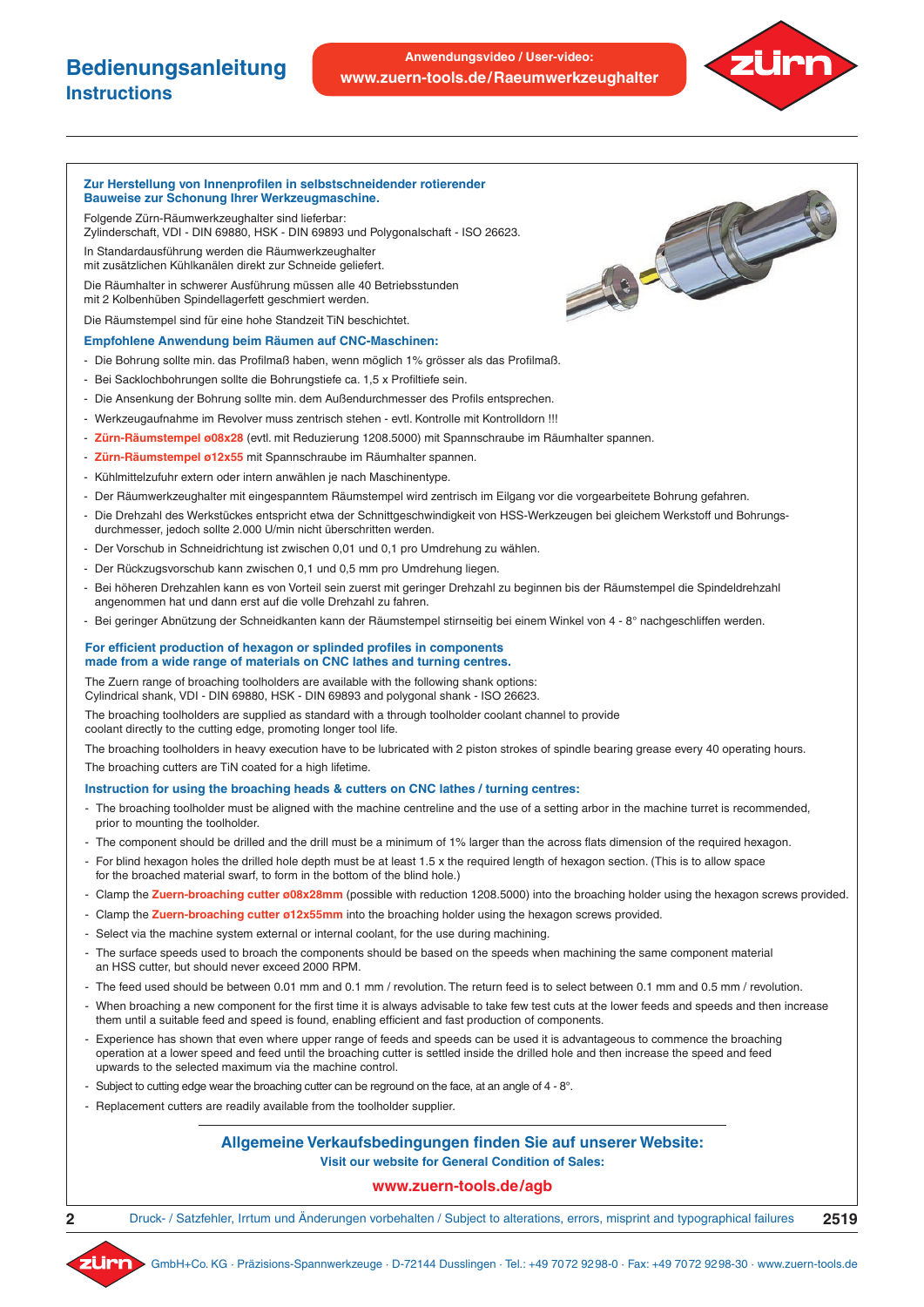

|                                                                                                  | Art.-Nr.                 | <b>Typ</b>                     | $\mathbf d$        | d1          | Т        | D              | A        |   |
|--------------------------------------------------------------------------------------------------|--------------------------|--------------------------------|--------------------|-------------|----------|----------------|----------|---|
| Räumwerkzeughalter mit Zylinderschaft                                                            | 16.08.5010               | zyl. 16                        | 16                 | 8           | 38       | 40             | 65       |   |
| <b>Broaching toolholders with cylindrical shank</b>                                              | 20.08.5010               | zyl. 20                        | 20                 | 8           | 38       | 40             | 65       |   |
| Lieferumfang ohne Reduzierung und Räumstempel<br>Delivery without reduction and broaching cutter | 22.08.5010               | zyl. 22                        | 22                 | 8           | 48       | 40             | 65       |   |
|                                                                                                  | 25.08.5010               | zyl. 25                        | 25                 | 8           | 48       | 40             | 65       |   |
|                                                                                                  |                          |                                |                    |             |          |                |          |   |
|                                                                                                  | 22.12.5010               | zyl. 22                        | 22                 | 12          | 55       | 50             | 88       |   |
|                                                                                                  | 25.12.5010               | zyl. 25                        | 25                 | 12          | 55       | 50             | 88       |   |
|                                                                                                  |                          |                                |                    |             |          |                |          |   |
|                                                                                                  |                          |                                |                    | <b>INCH</b> |          |                |          |   |
| D                                                                                                | 1587.08.5010 zyl. 5/8"   |                                | 15,875             | 8           | 38       | 40             | 65       |   |
|                                                                                                  | 1905.08.5010 zyl. 3/4"   |                                | 19,05              | 8           | 38       | 40             | 65       |   |
| Reduzierung / Reduction                                                                          | 2540.08.5010 zyl. 1"     |                                | 25,4               | 8           | 48       | 40             | 65       |   |
| Art .-- Nr. 1208.5000                                                                            |                          |                                |                    |             |          |                |          |   |
|                                                                                                  | 2540.12.5010 zyl. 1"     |                                | 25,4               | 12          | 48       | 50             | 88       |   |
|                                                                                                  | 3175.12.5010 zyl. 11/4"  |                                | 31,75              | 12          | 48       | 50             | 88       |   |
|                                                                                                  |                          |                                |                    |             |          |                |          |   |
|                                                                                                  |                          |                                | schwere Ausführung |             |          |                |          |   |
|                                                                                                  | 40.12.5015               | zyl. 40                        | 40                 | 12          | 100      | 70             | 121      |   |
|                                                                                                  | 50.12.5015               | zyl. 50                        | 50                 | 12          | 100      | 70             | 121      |   |
|                                                                                                  |                          |                                |                    |             |          |                |          |   |
|                                                                                                  |                          |                                |                    |             |          |                |          |   |
| Räumwerkzeughalter DIN 69880                                                                     | Art.-Nr.                 | <b>Typ</b>                     | $\mathbf d$        | d1          | D        | D <sub>1</sub> | A        |   |
| <b>Broaching toolholders DIN 69880</b>                                                           | 16.08.5000               | <b>VDI 16</b>                  | 16<br>20           | 8           | 40<br>40 | 44             | 70<br>70 |   |
| Lieferumfang ohne Räumstempel<br>Delivery without broaching cutter                               | 20.08.5000<br>25.08.5000 | <b>VDI 20</b><br><b>VDI 25</b> | 25                 | 8<br>8      | 40       | 50<br>58       | 70       |   |
|                                                                                                  |                          |                                |                    |             |          |                |          |   |
|                                                                                                  | 25.12.5000               | <b>VDI 25</b>                  | 25                 | 12          | 50       | 58             | 96       |   |
|                                                                                                  | 30.12.5000               | <b>VDI 30</b>                  | 30                 | 12          | 50       | 68             | 96       |   |
|                                                                                                  | 40.12.5000               | <b>VDI 40</b>                  | 40                 | 12          | 50       | 83             | 96       |   |
|                                                                                                  |                          |                                |                    |             |          |                |          |   |
|                                                                                                  |                          |                                | schwere Ausführung |             |          |                |          |   |
| D                                                                                                | 40.12.5005               | <b>VDI 40</b>                  | 40                 | 12          | 70       | 83             | 121      |   |
| D <sub>1</sub>                                                                                   |                          |                                |                    |             |          |                |          |   |
|                                                                                                  |                          |                                |                    |             |          |                |          |   |
|                                                                                                  |                          |                                |                    |             |          |                |          |   |
|                                                                                                  |                          |                                |                    |             |          |                |          |   |
|                                                                                                  |                          |                                |                    |             |          |                |          |   |
|                                                                                                  |                          |                                |                    |             |          |                |          |   |
|                                                                                                  |                          |                                |                    |             |          |                |          |   |
|                                                                                                  |                          |                                |                    |             |          |                |          |   |
|                                                                                                  |                          |                                |                    |             |          |                |          |   |
|                                                                                                  |                          |                                |                    |             |          |                |          |   |
|                                                                                                  |                          |                                |                    |             |          |                |          |   |
|                                                                                                  |                          |                                |                    |             |          |                |          |   |
|                                                                                                  |                          |                                |                    |             |          |                |          |   |
|                                                                                                  |                          |                                |                    |             |          |                |          |   |
|                                                                                                  |                          |                                |                    |             |          |                |          |   |
|                                                                                                  |                          |                                |                    |             |          |                |          |   |
|                                                                                                  |                          |                                |                    |             |          |                |          |   |
|                                                                                                  |                          |                                |                    |             |          |                |          |   |
|                                                                                                  |                          |                                |                    |             |          |                |          |   |
|                                                                                                  |                          |                                |                    |             |          |                |          |   |
|                                                                                                  |                          |                                |                    |             |          |                |          |   |
|                                                                                                  |                          |                                |                    |             |          |                |          |   |
|                                                                                                  |                          |                                |                    |             |          |                |          |   |
|                                                                                                  |                          |                                |                    |             |          |                |          | 3 |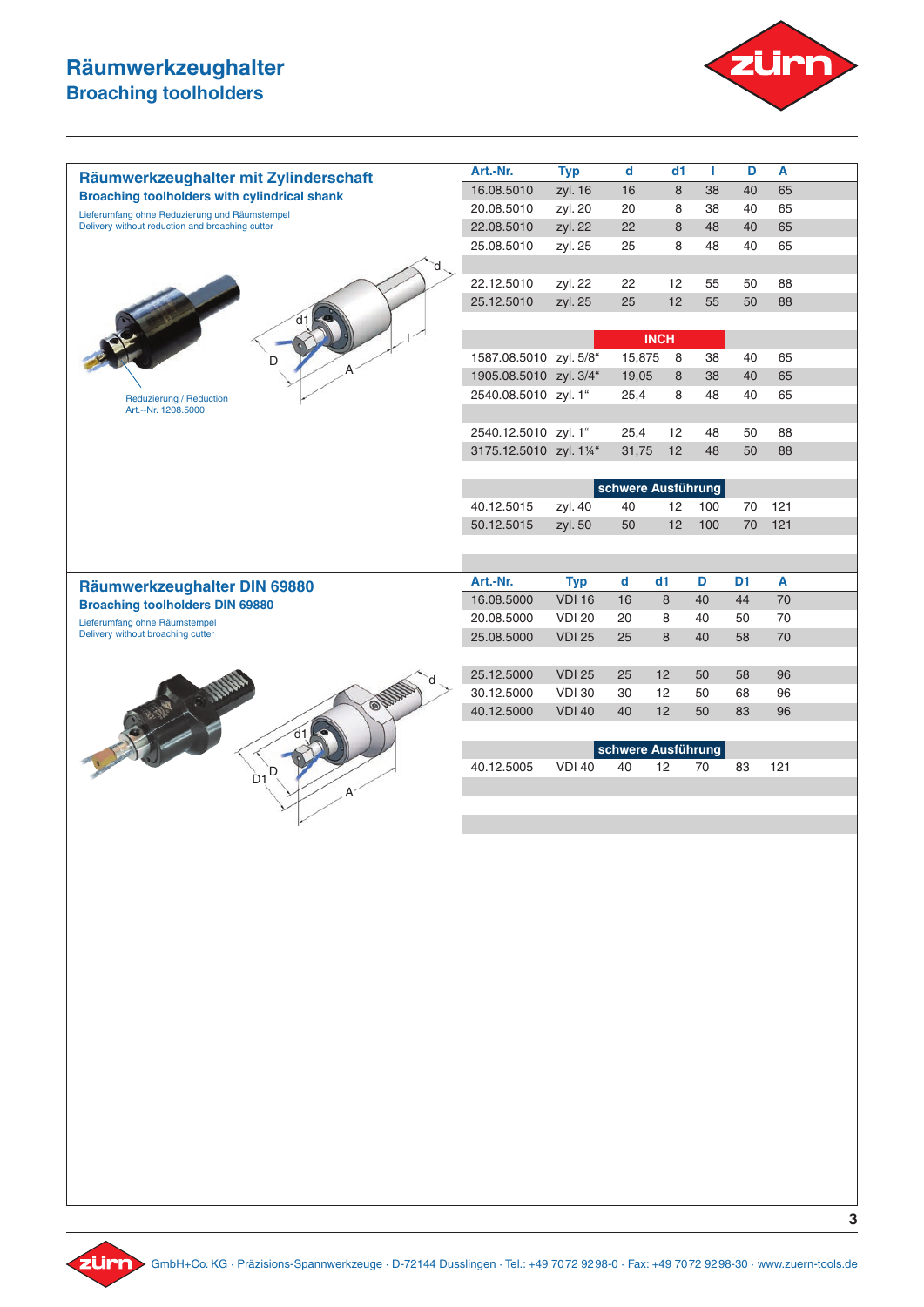

| Räumwerkzeughalter DIN 69893                                       | Art.-Nr.      | <b>Typ</b>                                         | D <sub>1</sub> | A            | d1 |  |
|--------------------------------------------------------------------|---------------|----------------------------------------------------|----------------|--------------|----|--|
| <b>Broaching toolholders DIN 69893</b>                             |               | <b>HSK - A40</b>                                   |                |              |    |  |
| Lieferumfang ohne Räumstempel                                      |               | 40.11.08.5000 HSK-A40x08 x 95                      | 40             | 95           | 8  |  |
| Delivery without broaching cutter                                  |               | <b>HSK - E 40</b>                                  |                |              |    |  |
| D <sub>1</sub>                                                     |               | 40.12.08.5000 HSK-E40x08 x 95<br><b>HSK - C 50</b> | 40             | 95           | 8  |  |
|                                                                    |               | 50.14.12.5000 HSK-C50x12x100                       | 50             | 100          | 12 |  |
|                                                                    |               | <b>HSK - A 63</b>                                  |                |              |    |  |
|                                                                    |               | 63.11.12.5000 HSK-A63x12x115                       | 63             | 115          | 12 |  |
|                                                                    |               |                                                    |                |              |    |  |
|                                                                    |               |                                                    |                |              |    |  |
| Räumwerkzeughalter ISO 26623                                       | Art.-Nr.      | <b>Typ</b><br>ISO 26623 - C4                       | D <sub>1</sub> | $\mathbf{A}$ | d1 |  |
| <b>Broaching toolholders ISO 26623</b>                             | C4.08.5000    | C4x08x 80                                          | 40             | 80           | 8  |  |
| Lieferumfang ohne Räumstempel<br>Delivery without broaching cutter |               | ISO 26623 - C5                                     |                |              |    |  |
|                                                                    | C5.12.5000    | C5x12x100                                          | 50             | 100          | 12 |  |
| D1                                                                 |               | ISO 26623 - C6                                     |                |              |    |  |
|                                                                    | C6.12.5000    | C6x12x115                                          | 63             | 115          | 12 |  |
|                                                                    |               |                                                    |                |              |    |  |
|                                                                    |               |                                                    |                |              |    |  |
| Räumwerkzeughalter MAS BT 15                                       | Art.-Nr.      | <b>Typ</b>                                         | d1             | D            | A  |  |
| <b>Broaching toolholders MAS BT 15</b>                             |               | <b>MAS BT 15</b>                                   |                |              |    |  |
| Lieferumfang ohne Räumstempel<br>Delivery without broaching cutter | 15.05.08.5000 | BT15x08x78                                         | 8              | 40           | 78 |  |
| d1                                                                 |               |                                                    |                |              |    |  |

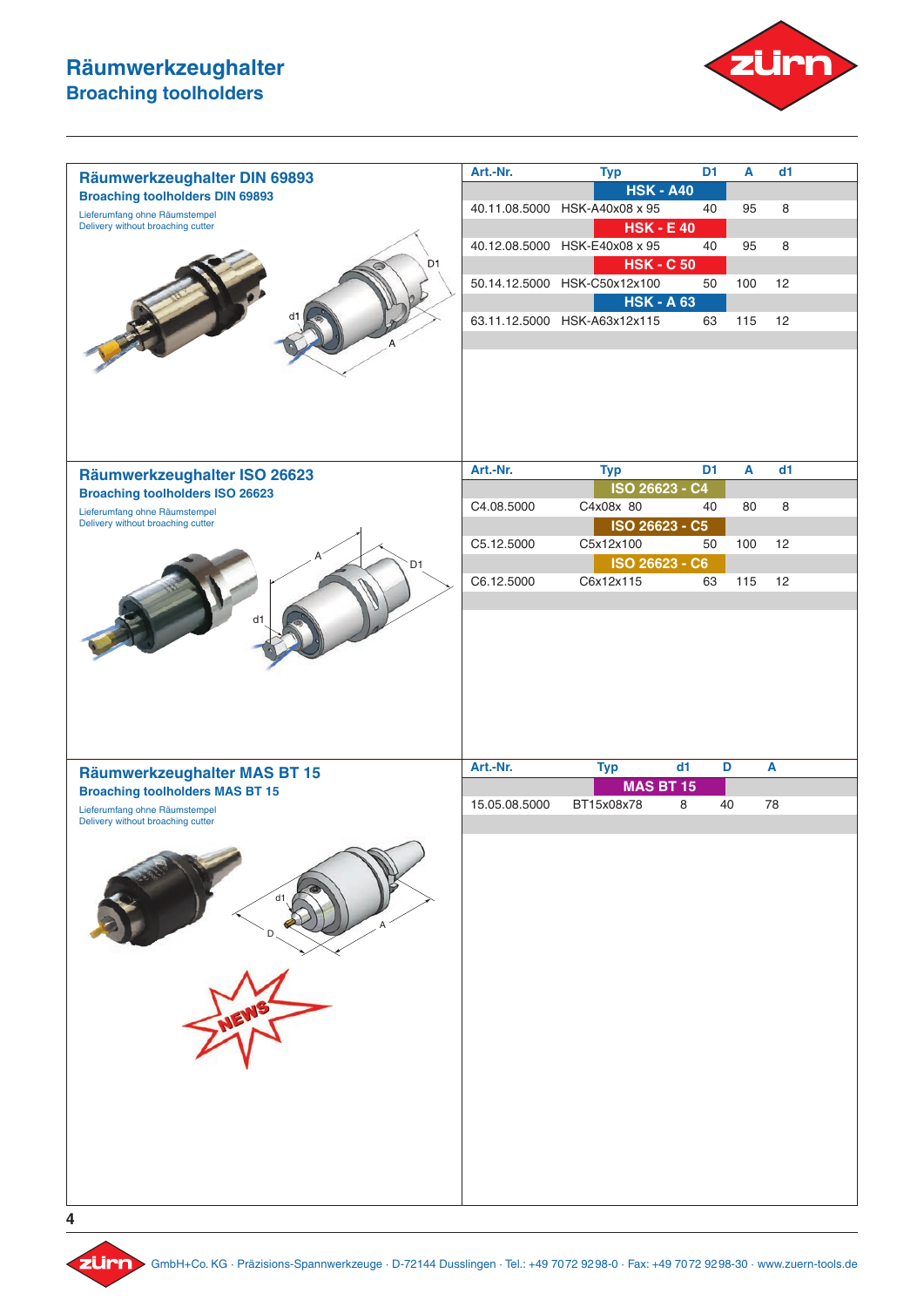### **Räumwerkzeughalter für lageorientierte Kontur Broaching toolholders for correctly aligned contour**





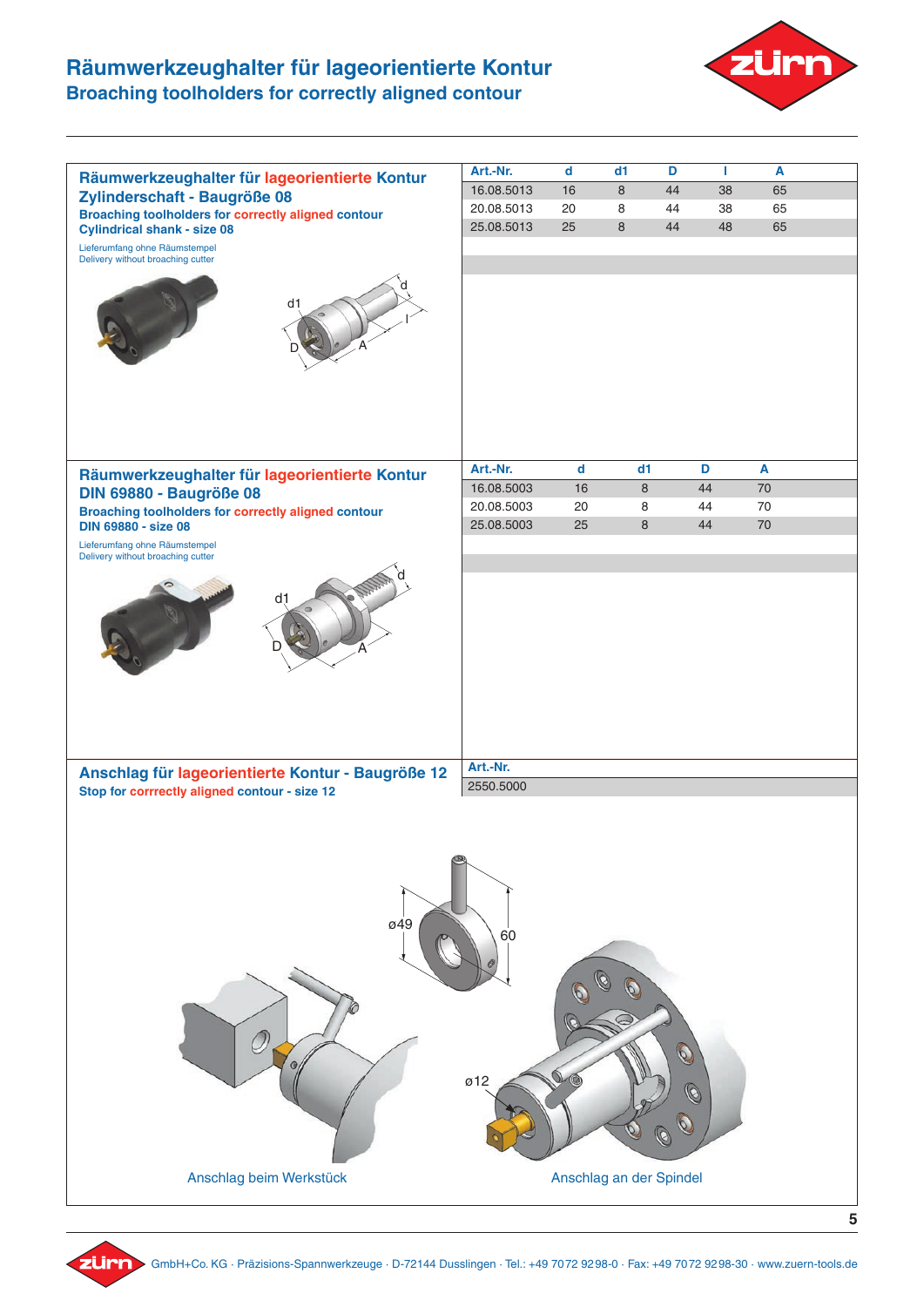### **Räumstempel Broaching cutters**





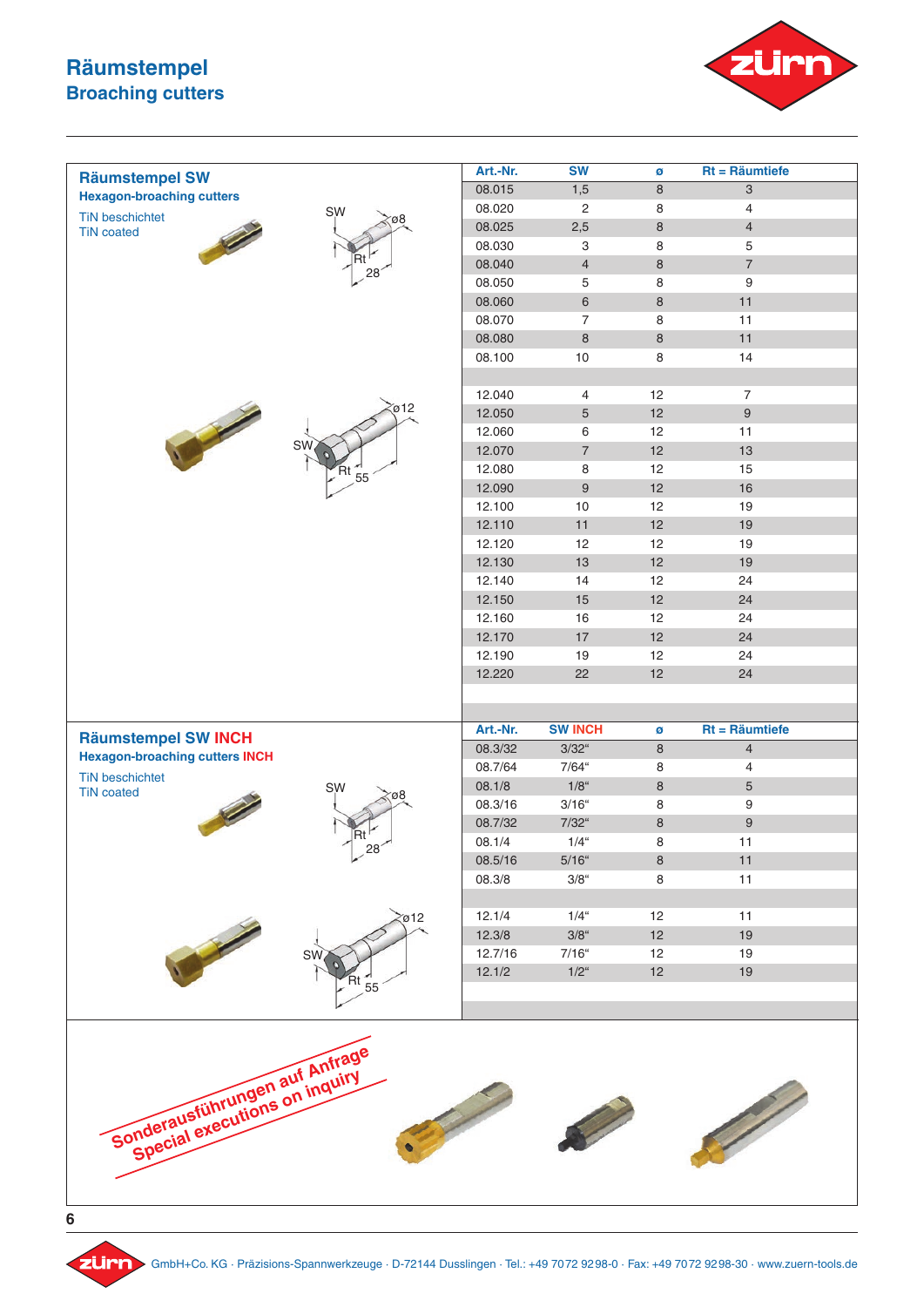# **Räumstempel und Zubehör Broaching cutters and accessories**



| Räumstempel TORX EN ISO 10664                                                                                                       | Art.-Nr.         | <b>TORX</b>      | Ø            | $Rt = Räumtiefe$                                       |                |
|-------------------------------------------------------------------------------------------------------------------------------------|------------------|------------------|--------------|--------------------------------------------------------|----------------|
| <b>Broaching cutters TORX EN ISO 10664</b>                                                                                          | 08.T05           | 5                | $\,8\,$      | $\ensuremath{\mathsf{3}}$                              |                |
| <b>TiN beschichtet</b>                                                                                                              | 08.T06           | $\,6\,$          | $\,8\,$      | $\ensuremath{\mathsf{3}}$                              |                |
| <b>TiN</b> coated<br>Torx                                                                                                           | 08.T07           | $\overline{7}$   | $\,8\,$      | $\ensuremath{\mathsf{3}}$                              |                |
|                                                                                                                                     | 08.T08           | 8                | 8            | $\ensuremath{\mathsf{3}}$                              |                |
|                                                                                                                                     | 08.T09           | $\boldsymbol{9}$ | $\,8\,$      | $\mathsf 3$                                            |                |
| 28                                                                                                                                  | 08.T10<br>08.T15 | $10$<br>15       | 8<br>$\,8\,$ | $\ensuremath{\mathsf{3}}$<br>$\ensuremath{\mathsf{3}}$ |                |
|                                                                                                                                     | 08.T20           | $20\,$           | $\,8\,$      | 4                                                      |                |
|                                                                                                                                     | 08.T25           | 25               | $\,8\,$      | $\overline{4}$                                         |                |
|                                                                                                                                     | 08.T27           | $27\,$           | $\,8\,$      | 4                                                      |                |
|                                                                                                                                     | 08.T30           | $30\,$           | $\,8\,$      | $\overline{4}$                                         |                |
|                                                                                                                                     | 08.T40           | 40               | $\,8\,$      | 5                                                      |                |
|                                                                                                                                     | 08.T45           | 45               | $\,8\,$      | 5                                                      |                |
|                                                                                                                                     |                  |                  |              |                                                        |                |
| ø12<br><b>Contract Contract Contract Contract Contract Contract Contract Contract Contract Contract Contract Contract C</b><br>Torx | 12.T50           | 50               | 12           | $\overline{7}$                                         |                |
|                                                                                                                                     | 12.T55           | 55               | 12           | $10$                                                   |                |
|                                                                                                                                     |                  |                  |              |                                                        |                |
|                                                                                                                                     |                  |                  |              |                                                        |                |
|                                                                                                                                     |                  |                  |              |                                                        |                |
|                                                                                                                                     |                  |                  |              |                                                        |                |
|                                                                                                                                     |                  |                  |              |                                                        |                |
|                                                                                                                                     |                  |                  |              |                                                        |                |
|                                                                                                                                     |                  |                  |              |                                                        |                |
|                                                                                                                                     |                  |                  |              |                                                        |                |
|                                                                                                                                     |                  |                  |              |                                                        |                |
|                                                                                                                                     |                  |                  |              |                                                        |                |
|                                                                                                                                     |                  |                  |              |                                                        |                |
| Reduzierung                                                                                                                         | Art.-Nr.         |                  |              |                                                        |                |
| <b>Reduction</b>                                                                                                                    | 1208.5000        | Reduzierung      |              |                                                        |                |
|                                                                                                                                     |                  |                  |              |                                                        |                |
| 612                                                                                                                                 |                  |                  |              |                                                        |                |
| ø8                                                                                                                                  |                  |                  |              |                                                        |                |
|                                                                                                                                     |                  |                  |              |                                                        |                |
|                                                                                                                                     |                  |                  |              |                                                        |                |
|                                                                                                                                     |                  |                  |              |                                                        |                |
|                                                                                                                                     |                  |                  |              |                                                        |                |
|                                                                                                                                     |                  |                  |              |                                                        |                |
|                                                                                                                                     |                  |                  |              |                                                        |                |
|                                                                                                                                     |                  |                  |              |                                                        |                |
|                                                                                                                                     |                  |                  |              |                                                        |                |
| <b>Kontrolldorn</b>                                                                                                                 | Art.-Nr.         | $\mathbf d$      |              | т.                                                     |                |
| <b>Control arbor</b>                                                                                                                | 08.5000          | 8                |              | 28                                                     |                |
|                                                                                                                                     | 12.5000          | 12               |              | 55                                                     |                |
|                                                                                                                                     |                  |                  |              |                                                        |                |
|                                                                                                                                     |                  |                  |              |                                                        |                |
|                                                                                                                                     |                  |                  |              |                                                        |                |
|                                                                                                                                     |                  |                  |              |                                                        |                |
|                                                                                                                                     |                  |                  |              |                                                        |                |
|                                                                                                                                     |                  |                  |              |                                                        |                |
|                                                                                                                                     |                  |                  |              |                                                        |                |
|                                                                                                                                     |                  |                  |              |                                                        |                |
|                                                                                                                                     |                  |                  |              |                                                        |                |
|                                                                                                                                     |                  |                  |              |                                                        |                |
|                                                                                                                                     |                  |                  |              |                                                        |                |
|                                                                                                                                     |                  |                  |              |                                                        | $\overline{7}$ |